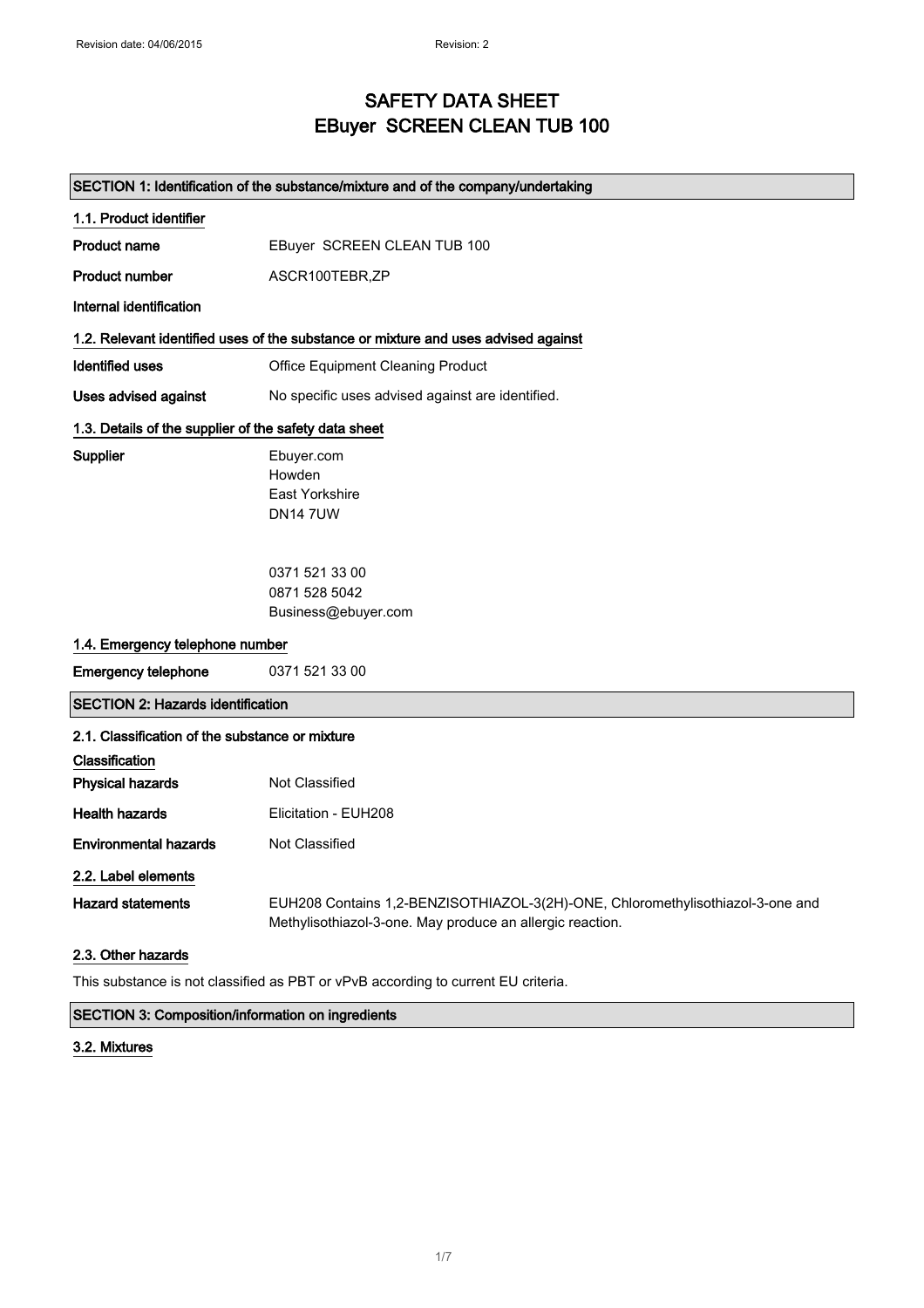| 2-Methyl-4-isothiazolin-3-one | $1\%$                                     |
|-------------------------------|-------------------------------------------|
| CAS number: 2682-20-4         | EC number: 220-239-6                      |
| M factor (Acute) = $1$        |                                           |
| Classification                | Classification (67/548/EEC or 1999/45/EC) |
| Acute Tox. 3 - H301           | T;R24/25. C;R34. Xi;R37. N;R50. R43.      |
| Acute Tox. 3 - H311           |                                           |
| Acute Tox. 2 - H330           |                                           |
| Skin Corr. 1B - H314          |                                           |
| Skin Sens. 1 - H317           |                                           |
| STOT SE 3 - H335              |                                           |
| STOT SE 3 - H335              |                                           |
| Eye Dam. 1 - H318             |                                           |
| Aquatic Acute 1 - H400        |                                           |

The Full Text for all R-Phrases and Hazard Statements are Displayed in Section 16.

Composition comments **Ingredients not listed are classified as non-hazardous or at a concentration below reportable** levels.

# SECTION 4: First aid measures 4.1. Description of first aid measures Inhalation Move affected person to fresh air at once. Move affected person to fresh air and keep warm and at rest in a position comfortable for breathing. **Ingestion** Rinse mouth thoroughly with water. Get medical attention. Skin contact **Wash skin thoroughly with soap and water**. Get medical attention if irritation persists after washing. Eye contact Remove any contact lenses and open eyelids wide apart. Continue to rinse for at least 15 minutes. Continue to rinse for at least 15 minutes. Get medical attention if any discomfort continues. 4.2. Most important symptoms and effects, both acute and delayed Skin contact No specific symptoms known. 4.3. Indication of any immediate medical attention and special treatment needed Notes for the doctor Treat symptomatically SECTION 5: Firefighting measures 5.1. Extinguishing media Suitable extinguishing media The product is not flammable. Use fire-extinguishing media suitable for the surrounding fire. 5.2. Special hazards arising from the substance or mixture Specific hazards No unusual fire or explosion hazards noted. Hazardous combustion products Does not decompose when used and stored as recommended. 5.3. Advice for firefighters

Protective actions during firefighting No specific firefighting precautions known.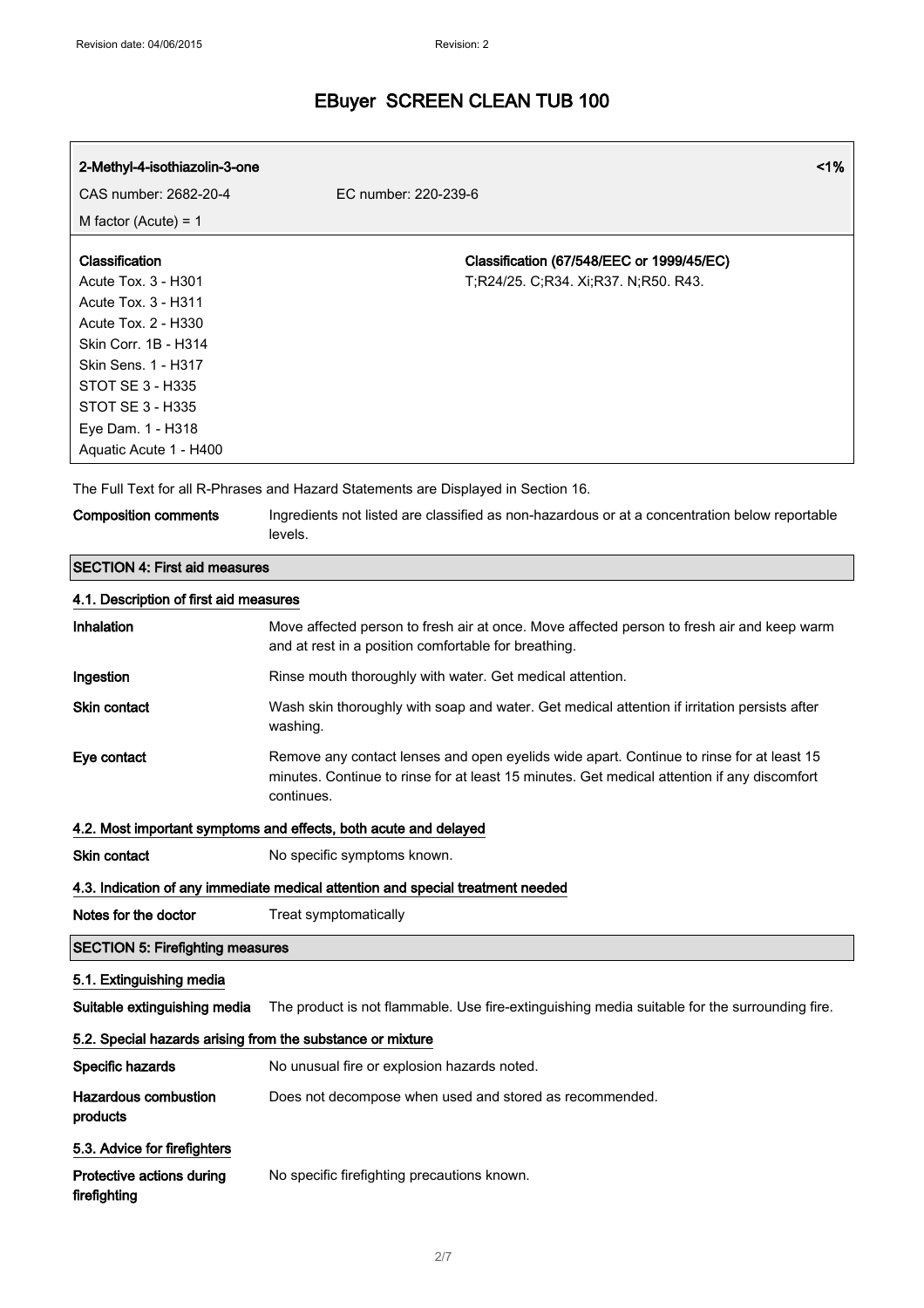| <b>SECTION 6: Accidental release measures</b>                                                                                        |                                                                                                                                                                                                                                                                                                                                                                         |  |
|--------------------------------------------------------------------------------------------------------------------------------------|-------------------------------------------------------------------------------------------------------------------------------------------------------------------------------------------------------------------------------------------------------------------------------------------------------------------------------------------------------------------------|--|
| 6.1. Personal precautions, protective equipment and emergency procedures                                                             |                                                                                                                                                                                                                                                                                                                                                                         |  |
| <b>Personal precautions</b>                                                                                                          | Wear protective clothing as described in Section 8 of this safety data sheet.                                                                                                                                                                                                                                                                                           |  |
| 6.2. Environmental precautions                                                                                                       |                                                                                                                                                                                                                                                                                                                                                                         |  |
| <b>Environmental precautions</b>                                                                                                     | Do not discharge into drains or watercourses or onto the ground.                                                                                                                                                                                                                                                                                                        |  |
| 6.3. Methods and material for containment and cleaning up                                                                            |                                                                                                                                                                                                                                                                                                                                                                         |  |
| Methods for cleaning up                                                                                                              | Absorb in vermiculite, dry sand or earth and place into containers. Flush contaminated area<br>with plenty of water.                                                                                                                                                                                                                                                    |  |
| 6.4. Reference to other sections                                                                                                     |                                                                                                                                                                                                                                                                                                                                                                         |  |
| Reference to other sections                                                                                                          | Wear protective clothing as described in Section 8 of this safety data sheet. See Section 11<br>for additional information on health hazards. Collect and dispose of spillage as indicated in<br>Section 13.                                                                                                                                                            |  |
| <b>SECTION 7: Handling and storage</b>                                                                                               |                                                                                                                                                                                                                                                                                                                                                                         |  |
| 7.1. Precautions for safe handling                                                                                                   |                                                                                                                                                                                                                                                                                                                                                                         |  |
| <b>Usage precautions</b>                                                                                                             | Avoid spilling. Avoid contact with skin and eyes.                                                                                                                                                                                                                                                                                                                       |  |
| 7.2. Conditions for safe storage, including any incompatibilities                                                                    |                                                                                                                                                                                                                                                                                                                                                                         |  |
| <b>Storage precautions</b>                                                                                                           | Store in tightly-closed, original container in a dry, cool and well-ventilated place. Keep only in<br>the original container.                                                                                                                                                                                                                                           |  |
| 7.3. Specific end use(s)                                                                                                             |                                                                                                                                                                                                                                                                                                                                                                         |  |
| Specific end use(s)                                                                                                                  | The identified uses for this product are detailed in Section 1.2.                                                                                                                                                                                                                                                                                                       |  |
| <b>SECTION 8: Exposure Controls/personal protection</b>                                                                              |                                                                                                                                                                                                                                                                                                                                                                         |  |
| 8.1. Control parameters                                                                                                              |                                                                                                                                                                                                                                                                                                                                                                         |  |
| Occupational exposure limits                                                                                                         |                                                                                                                                                                                                                                                                                                                                                                         |  |
| 2-Methyl-4-isothiazolin-3-one                                                                                                        |                                                                                                                                                                                                                                                                                                                                                                         |  |
| Long-term exposure limit (8-hour TWA): SUP 1.5 mg/m <sup>3</sup><br>Short-term exposure limit (15-minute): SUP 4.5 mg/m <sup>3</sup> |                                                                                                                                                                                                                                                                                                                                                                         |  |
| Ingredient comments                                                                                                                  | No exposure limits known for ingredient(s).                                                                                                                                                                                                                                                                                                                             |  |
| 8.2. Exposure controls                                                                                                               |                                                                                                                                                                                                                                                                                                                                                                         |  |
| Appropriate engineering<br>controls                                                                                                  | No specific ventilation requirements.                                                                                                                                                                                                                                                                                                                                   |  |
| Eye/face protection                                                                                                                  | Eyewear complying with an approved standard should be worn if a risk assessment indicates<br>eye contact is possible. The following protection should be worn: Chemical splash goggles or<br>face shield, EN166                                                                                                                                                         |  |
| Hand protection                                                                                                                      | Chemical-resistant, impervious gloves complying with an approved standard should be worn if<br>a risk assessment indicates skin contact is possible. The most suitable glove should be<br>chosen in consultation with the glove supplier/manufacturer, who can provide information<br>about the breakthrough time of the glove material. Gloves should conform to EN374 |  |
| Other skin and body<br>protection                                                                                                    | Wear appropriate clothing to prevent any possibility of skin contact.                                                                                                                                                                                                                                                                                                   |  |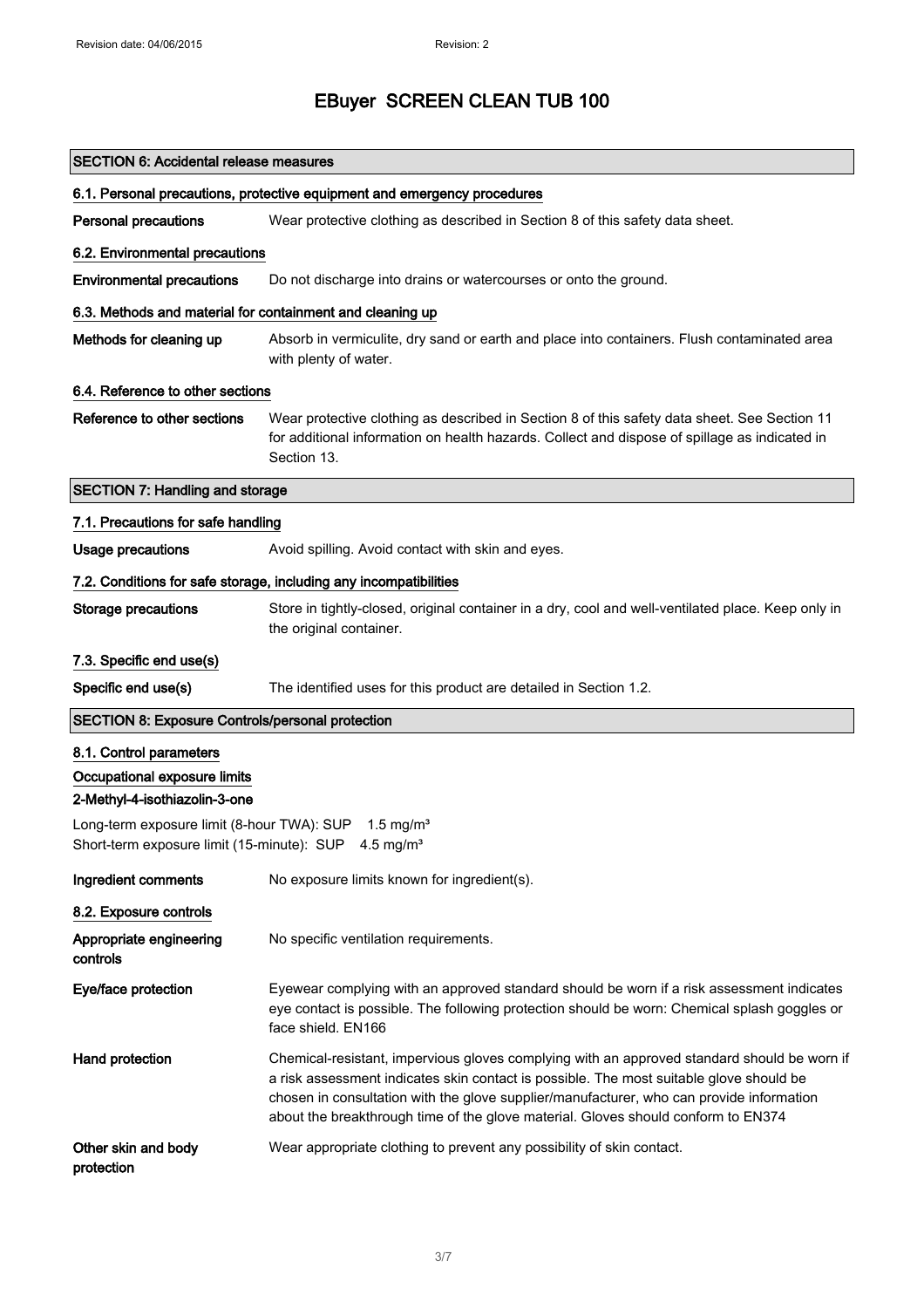### Hygiene measures **Exercise Engineering controls to reduce air contamination to permissible exposure level. Provide** eyewash station. Wash hands at the end of each work shift and before eating, smoking and using the toilet. Wash promptly if skin becomes contaminated. When using do not eat, drink or smoke.

# SECTION 9: Physical and Chemical Properties 9.1. Information on basic physical and chemical properties Appearance Impregnated cloth, card or tissue Odour Characteristic. 9.2. Other information Other information None. SECTION 10: Stability and reactivity 10.1. Reactivity Reactivity **There are no known reactivity hazards associated with this product.** 10.2. Chemical stability Stability Stable at normal ambient temperatures. 10.3. Possibility of hazardous reactions Possibility of hazardous reactions Not known. Will not polymerise. 10.4. Conditions to avoid Conditions to avoid **Avoid excessive heat for prolonged periods of time.** 10.5. Incompatible materials Materials to avoid No specific material or group of materials is likely to react with the product to produce a hazardous situation. 10.6. Hazardous decomposition products Hazardous decomposition products No known hazardous decomposition products. SECTION 11: Toxicological information 11.1. Information on toxicological effects Other health effects There is no evidence that the product can cause cancer. Acute and chronic health hazards No specific health hazards known. No specific acute or chronic health impact noted, but this chemical may still have adverse impact on human health, either in general or on certain individuals with pre-existing or latent health problems. SECTION 12: Ecological Information Ecotoxicity **Ecotoxicity** Not regarded as dangerous for the environment. 12.1. Toxicity

| <b>Toxicity</b> | Not considered toxic to fish. |
|-----------------|-------------------------------|
|                 |                               |

Acute toxicity - fish No information required.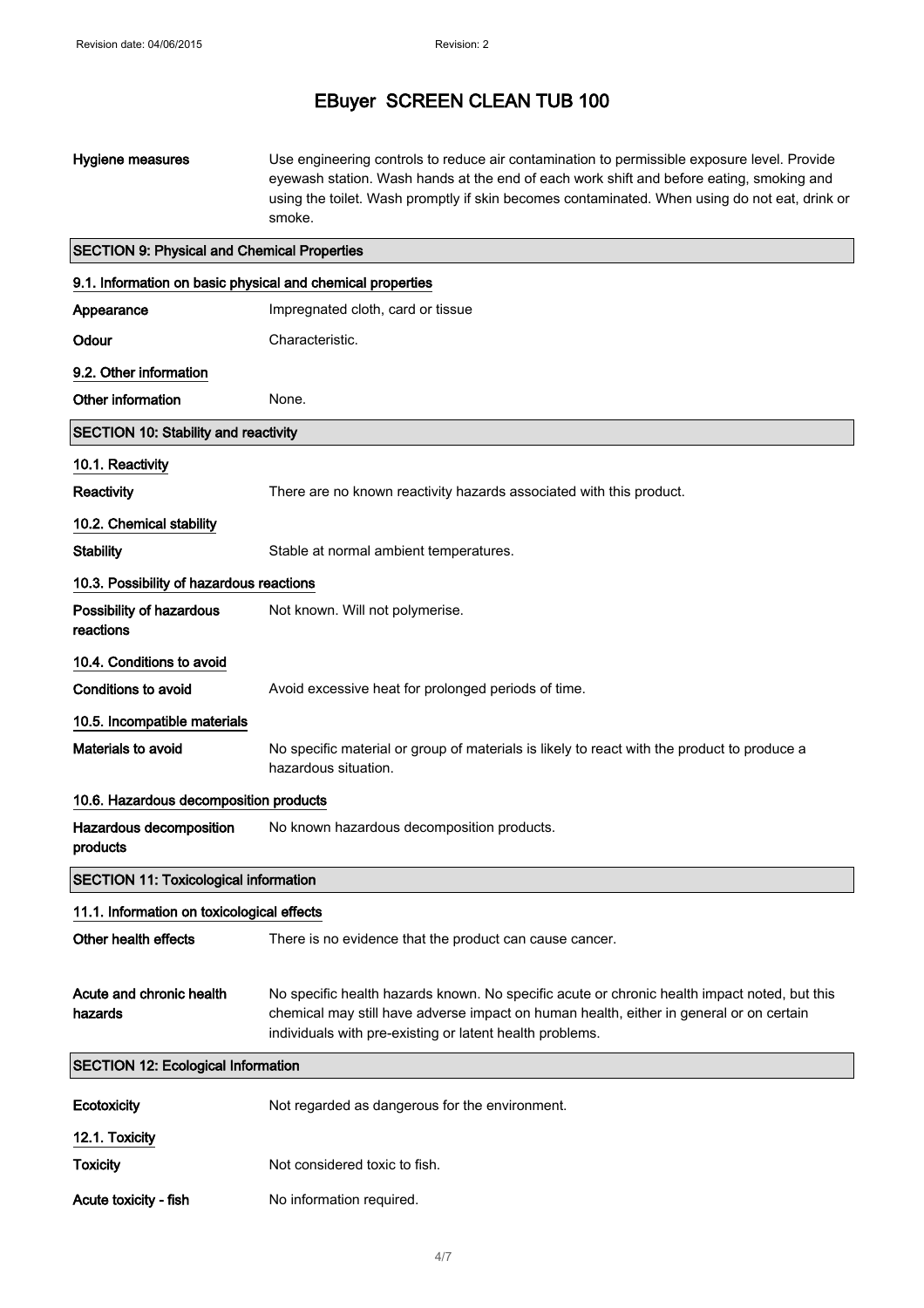| Acute toxicity - aquatic<br>invertebrates  | No information required.                                                                                                       |
|--------------------------------------------|--------------------------------------------------------------------------------------------------------------------------------|
| Acute toxicity - aquatic plants            | No information required.                                                                                                       |
| Acute toxicity -<br>microorganisms         | No information required.                                                                                                       |
| 12.2. Persistence and degradability        |                                                                                                                                |
|                                            | Persistence and degradability There are no data on the degradability of this product.                                          |
| 12.3. Bioaccumulative potential            |                                                                                                                                |
| <b>Bioaccumulative potential</b>           | No data available on bioaccumulation.                                                                                          |
| 12.4. Mobility in soil                     |                                                                                                                                |
| <b>Mobility</b>                            | The product is water-soluble and may spread in water systems.                                                                  |
| 12.5. Results of PBT and vPvB assessment   |                                                                                                                                |
| Results of PBT and vPvB<br>assessment      | This product does not contain any substances classified as PBT or vPvB.                                                        |
| 12.6. Other adverse effects                |                                                                                                                                |
| Other adverse effects                      | Not known.                                                                                                                     |
| <b>SECTION 13: Disposal considerations</b> |                                                                                                                                |
| 13.1. Waste treatment methods              |                                                                                                                                |
| <b>General information</b>                 |                                                                                                                                |
| <b>Disposal methods</b>                    | Dispose of waste to licensed waste disposal site in accordance with the requirements of the<br>local Waste Disposal Authority. |
| <b>SECTION 14: Transport information</b>   |                                                                                                                                |
|                                            |                                                                                                                                |
| General                                    | The product is not covered by international regulations on the transport of dangerous goods<br>(IMDG, IATA, ADR/RID).          |
| Road transport notes                       | Not classified.                                                                                                                |
| Rail transport notes                       | Not classified.                                                                                                                |
| Sea transport notes                        | Not classified.                                                                                                                |
| Air transport notes                        | Not classified.                                                                                                                |
| 14.1. UN number                            |                                                                                                                                |
| No information required.                   |                                                                                                                                |
| UN No. (IMDG)                              |                                                                                                                                |
| UN No. (ICAO)                              |                                                                                                                                |
| 14.2. UN proper shipping name              |                                                                                                                                |
| No information required.                   |                                                                                                                                |
| 14.3. Transport hazard class(es)           |                                                                                                                                |
| No information required.                   |                                                                                                                                |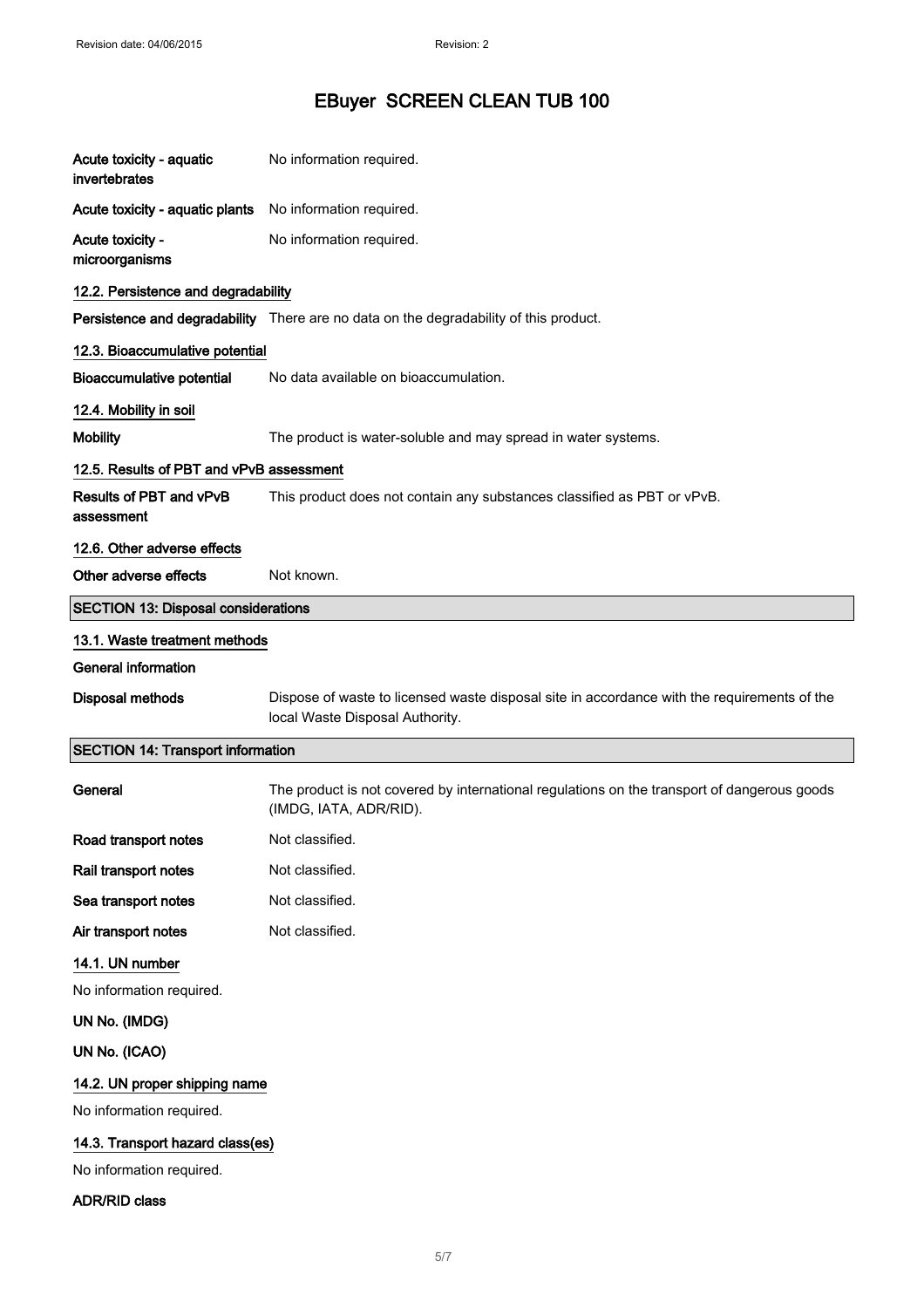ADR/RID subsidiary risk

ADR/RID label

IMDG class

IMDG subsidiary risk

ICAO class/division

ICAO subsidiary risk

Transport labels

#### 14.4. Packing group

No information required.

### ADR/RID packing group

IMDG packing group

ICAO packing group

14.5. Environmental hazards

Environmentally hazardous substance/marine pollutant

No.

### 14.6. Special precautions for user

No information required.

EmS

Emergency Action Code

Hazard Identification Number (ADR/RID)

### 14.7. Transport in bulk according to Annex II of MARPOL73/78 and the IBC Code

**Transport in bulk according to** No information required. Annex II of MARPOL 73/78 and the IBC Code

SECTION 15: Regulatory information

#### 15.1. Safety, health and environmental regulations/legislation specific for the substance or mixture

National regulations The Chemicals (Hazard Information and Packaging for Supply) Regulations 2009 (SI 2009 No. 716). Control of Substances Hazardous to Health Regulations 2002 (as amended).